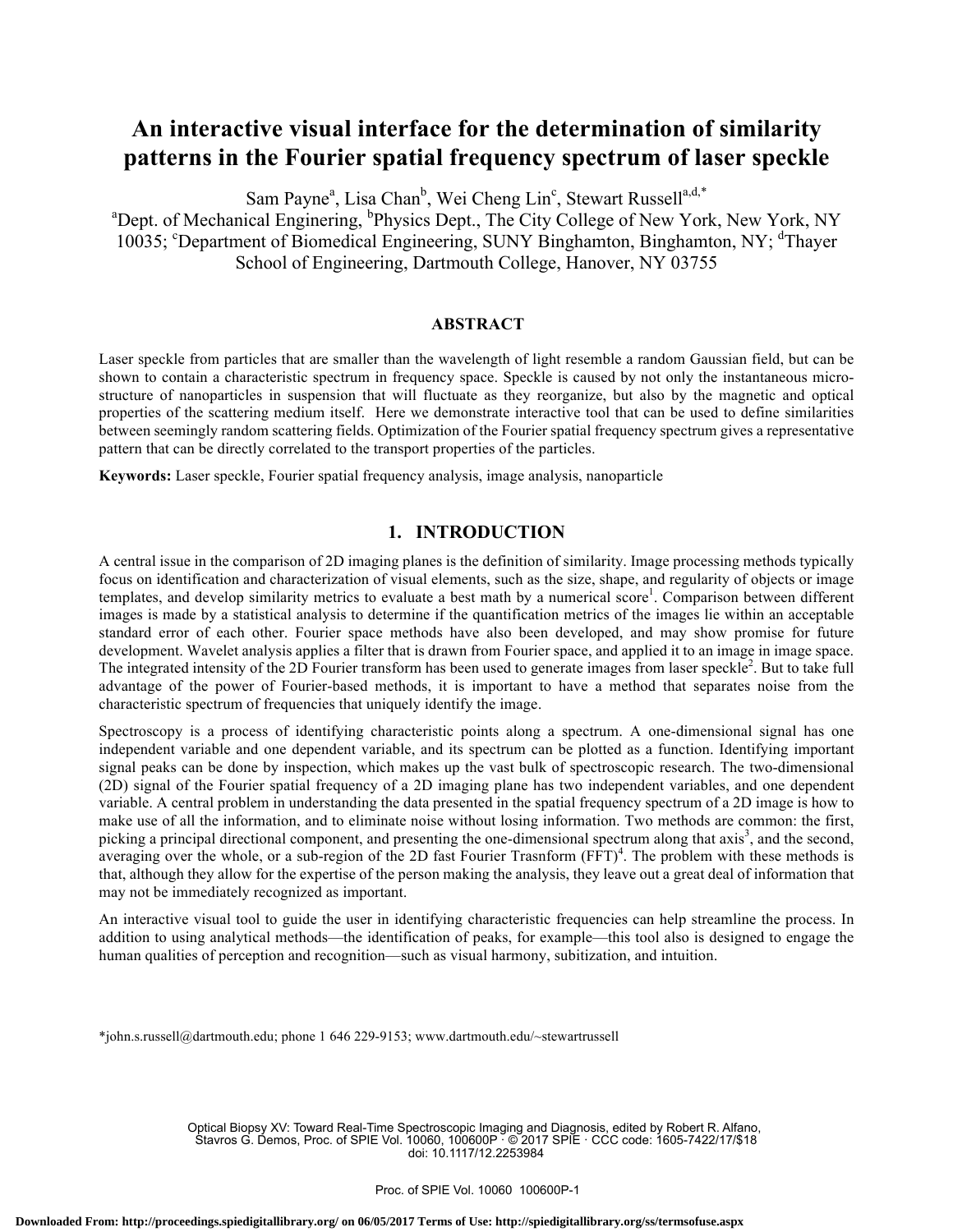#### **1.1 The Fourier Spatial Frequency Analyzer**

We have developed the Fourier Spatial Frequency Analyzer (FSFA) to accomplish this task. An interactive tool, the FSFA is used to compare images for similarities and differences in Fourier space, and both allows for expert input, and offers a way to check for the efficacy of user choices. In this paper we present the basic features of the FSFA, and demonstrate how it might be used to advance Fourier-based image analysis. The user is presented with four panels in a 2 by 2 array. The top two panels contain, on the left, the 2D FFT of a time series of images of a single sample to be analyzed, and on the right, the inverse 2D Fast Fourier Transform (IFFT) of the left panel. The bottom two panels contain the same information for a second sample. The user interface is shown in Fig 1).



Figure 1. The user interface of the Fourier Spatial Frequency Analyzer. The top two panels show the 2D FFT and IFFT respectively of the first sample for analysis. The bottom two panels are for the second sample. The user can select frequencies to examine, and can choose to look at the IFFT in either the power spectrum or the phase map.

## **2. METHOD AND RESULTS**

## **2.1 The Data Sample**

Our data consists of 300 frames of a video of laser speckle from different suspensions of nanoparticles. The particles were reconstituted high density lipoprotein (HDL) which has a diameter of 10 nm, and is composed of phospholipid and protein. (Although native HDL carries cholesterol, for these experiments, we used cholesterol-free reconstituted HDL.) The suspension medium was prepared at 3 different concentrations of salt, 0, 300, and 600 mM. Delipidated HDL will begin to form rouleaux in 300 mM saline, and will aggregate further in 600 mM. The suspensions, therefore, represent samples of "the same" material, in different physical states. A circularly polarized laser was directed into the sample, and 300 frames captured within 5 s. at an angle of 45 degrees to the incident beam. The images are typical of laser speckle. A seemingly undifferentiated vision of noise fluctuating over time. Fig 2. shows typical images with very little difference between them visible to the eye.

#### **2.2 Selection of Characteristic Frequencies**

Fig. 3. shows the power spectrum of the 2D FSFT for the two images in Fig. 2. Although it is possible to select characteristic frequencies form the 2D FFT by thresholding, this tool offers the user a chance to make a choice based on visual appearance. In Fig. 2. a white circle has been drawn over the FFT at a distance of 48 pixels from the center of the image. This corresponds to the Fourier spatial frequency 48 cycles per unit image size (cpi). It can be seen that there are more contributing spatial frequencies above 48 cpi in the 600 mM preparation than in the 300 mM preparation. The FSFA allows the user to select an array of frequencies for inspection, either continuous or individually selected. As a first attempt at identifying characteristic frequencies, we can select all SF above 48 cpi.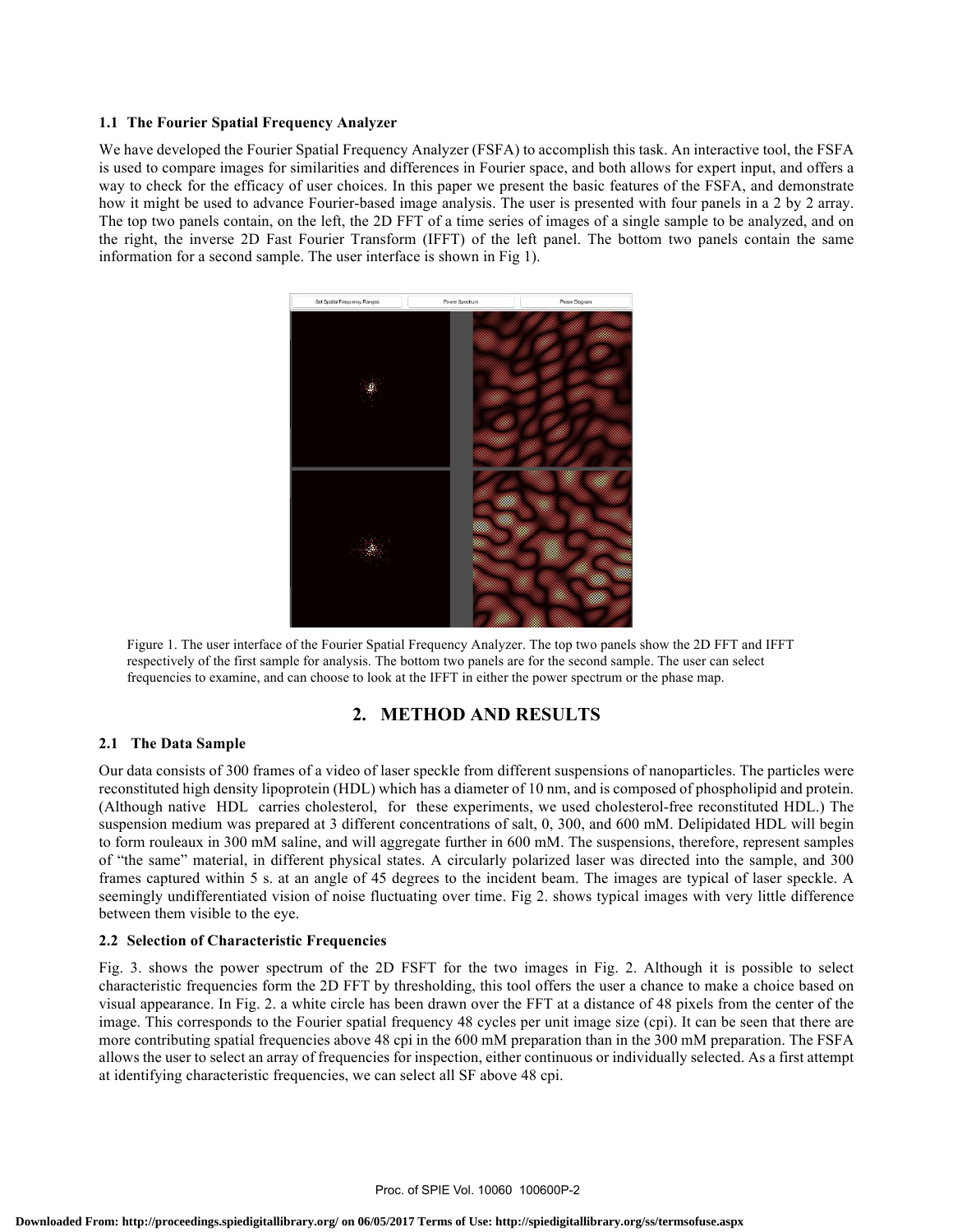

Figure 2) Single frames of a video capture of reconstituted HDL disks in 300mM saline (left) and 600 mM saline (right). Although the images appear to be "different" to our visual sense, a rigorous description of that difference is hard to formulate.



Figure 3. The 2D FFT of reconstituted HDL disks in 300mM saline (left) and 600 mM saline (right). The white circle is at the spatial frequency of 48 cpi. It can be seen that there are more high-frequency contributions to the 600 mM sample.

#### **2.3 Characteristic Frequency Inspection**

Following selection of our first-approximation characteristic SF, the FSFA presents the user with the inverse 2D FFT of the selected frequencies. This step allows an instantaneous appraisal of the choice made in the previous step. Fig. 4. shows the inverse 2D FFT of the FFT in Fig. 3, with selected frequencies only. It is immediately apparent that there is different information in the first panel than in the second. The lack of complicated patterns in the 300mM preparation indicates that spatial frequencies above 48 cycles per image contribute very little to the information in the image. Conversely, in the 600 mM preparation on the right, the honeycomb structures, and the cloudy shapes indicate a contribution from high frequencies. Also in Fig. 4., visual inspection shows a repeated sinusoidal motif of approximately 15 cycles per image in the horizontal direction, and about 4 cycles per image in the vertical direction. It should be noted that these motifs are not from the IFFT of SF 4 cpi and 15 cpi, but rather from higher harmonics of the lower frequency. These patterns are indicative of a harmonic frequency of greater intensity at lower frequencies that underlies the visual pattern, and gives a clue about where to look for additional characteristic frequencies. Selecting for these lower harmonics gives the IFFT shown in Fig. 5**.**



Figure 4. The inverse Fourier transform of the 2D FFT in Fig 3. Note the characteristic pattern in the 600 mM sample, vs. the sinusoidal motif of the 300 mM sample.